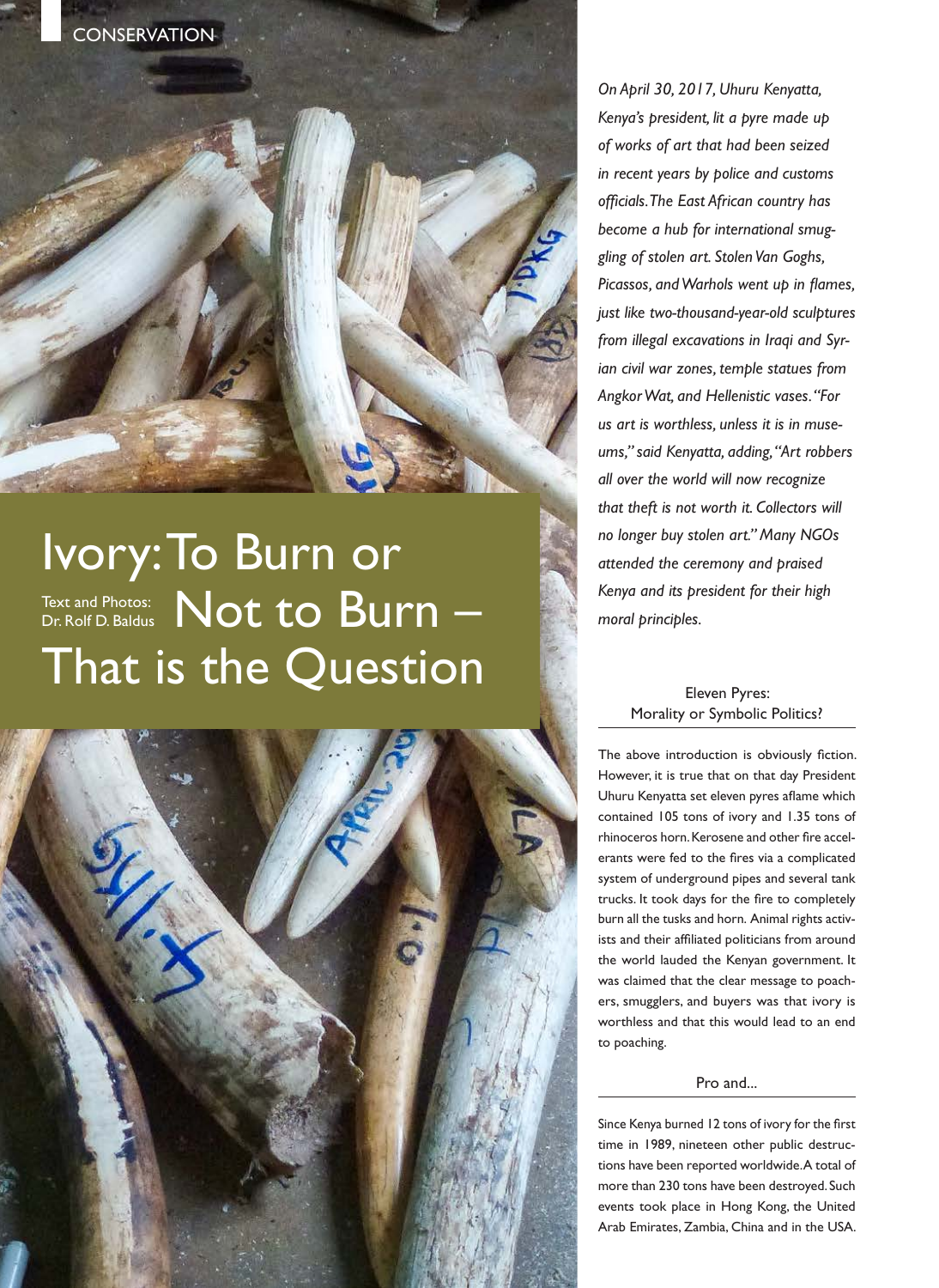

With 144 tons, Kenya ranks first in the amount of destroyed ivory. For this country the burning has definitely paid off. After the first burn, approximately US\$300 million was received from donors for the wildlife sector. In the ten years that followed, foreign aid amounted to an estimated one billion dollars. Since then wildlife policy and politics are firmly in the hands of mainly foreign animal welfare organizations.

The destruction of ivory is promoted by those who do not want to see the material as a commodity. In their opinion, elephant poaching can only be stopped if legal trade in their tusks is stopped. The destruction is intended to send poachers, smugglers, and end users a clear signal: Ivory is evil and should not be traded. It is claimed that this will eventually dry up the market.

 Two hundred thirty tons of ivory sounds like a lot, but it is insignificant compared to the thousands of tons of ivory, processed and unprocessed, legal and illegal, that is kept worldwide. In Africa alone, the stock is currently estimated to be at least a thousand tons. In China, it is likely to be well over a thousand tons, mainly in private hands, and despite all public

announcements by the government, traders continue to buy and hoard.

### Contra Destruction

In any case, one must, at best, be naive to believe that the public crushing and pulverizing of ivory in Times Square will move poachers in the Central African bush, or criminal cartels, which earn millions with illicit trade, to change their ways. Since the first burn, practical experience has shown that the exact opposite is the case. The publicity stunts have done nothing to decrease the actual illicit ivory trade. If the bad guys have gotten a message at all, then it is that ivory is becoming scarcer, and in real life such a situation leads to increasing prices. It is worthwhile to hoard ivory, especially these days, when monetary assets yield only a minimal return.

There is yet another aspect that hasn't been considered. With the destruction of ivory, evidence in ongoing legal proceedings is often destroyed. Additionally, falsified inventory lists can't be verified. In the past, a fair amount of ivory that was reported as destroyed had long since found its way to Asia. Such cases have been reported from Mozambique, Malawi,

and Ethiopia. And to make matters even more complicated, burning ivory is quite difficult. It is necessary to produce temperatures of more than one thousand degrees using complex technical procedures. It is largely technically impossible to do this in many African countries. Thus, in some instances lightly charred ivory has found its way back onto the market.

It is very unfortunate that, in individual cases, especially in the USA, antique ivory sculptures were also destroyed. Ivory is a noble material that has fascinated people for thousands of years, and it has been used to create countless unique works of art. It has always been highly valued and worth its weight in gold. That isn't going to change. Even the chieftain's staff, which President Arap Moi held in his hands as a sign of his presidency at the first burning of ivory in Kenya in 1989, was made of ivory. Moi did not toss it on the fire.

#### The Problem of Ivory Stocks

Actually, there is only one official reason to destroy ivory. According to CITES guidelines, countries that are unable to keep their ivory stocks under lock and key are actually supposed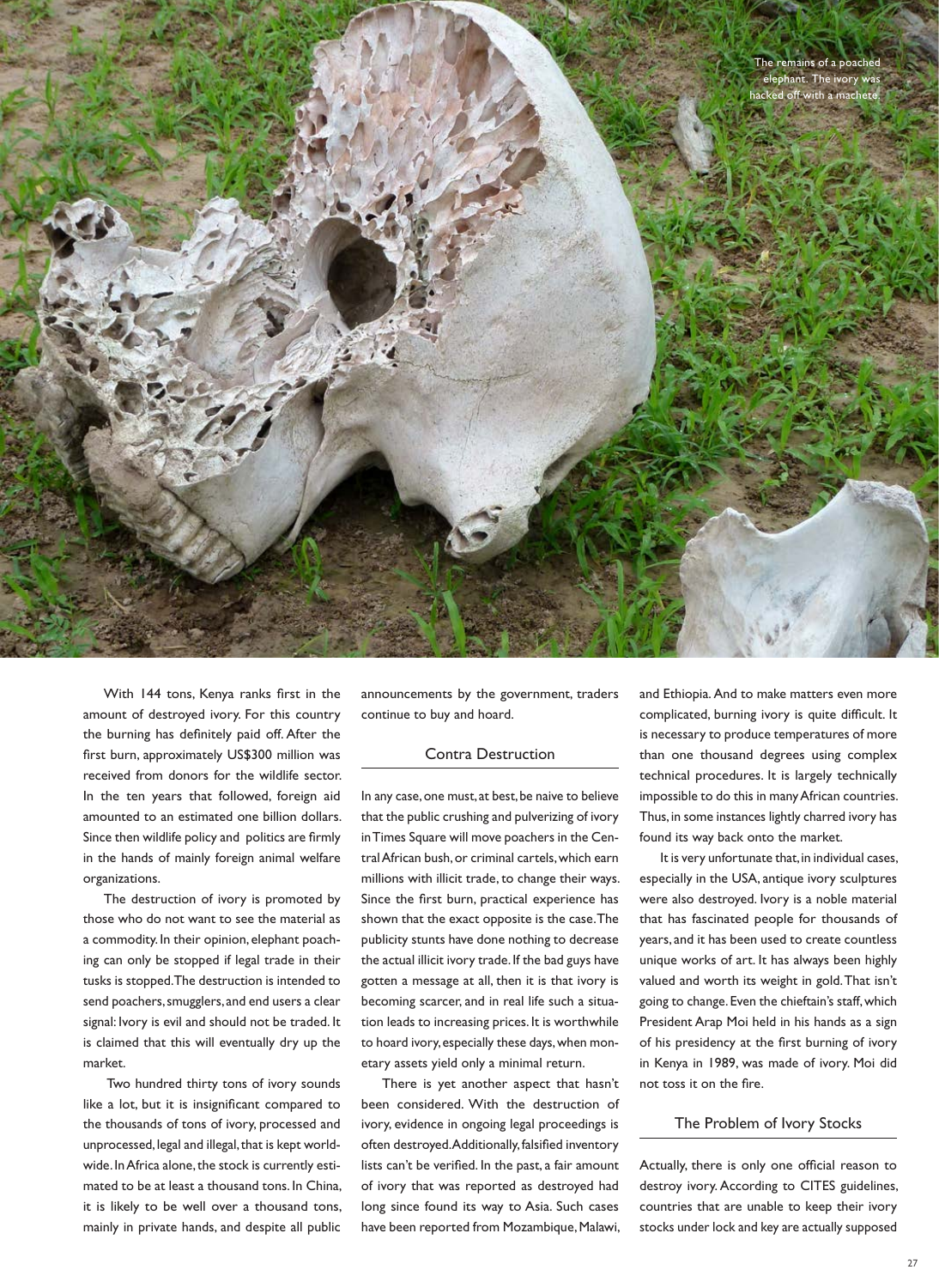## Kenya's Hunting Ban: No Success Story

 After the hunting ban is when the poaching really took off in earnest. Author Charles Hornsby estimated that in the 1970s, 15,000 elephant were poached each year, and between 1973 and 1979 at least 10,000 rhino were slaughtered, and their horns smuggled to Asia. Of the estimated 170,000 elephant in the country in 1977, only approximately 16,000 were counted in 1989.

Since then they have increased to some 25,000, according to the official count in the most important elephant areas of the country. This however isn't a real success story, because with normal population growth, the number should be closer to 50,000. Elephant have had to make room for an expanding human population, but also poaching has continued. The important elephant areas, the ecosystems of Tsavo, Taita, and Amboseli lost about half of their elephant between 2011 and 2014. Mortality is now higher than the birth rate, according to the Kenya Wildlife Service (April of 2017).

 According to independent scientific studies, wildlife populations in Kenya have declined by about eighty percent since the hunting ban. Outside of the national parks, game animals have no value, and humans don't conserve or protect anything that has no value. Jomo Kenyatta's symbolic actions didn't save any elephant. His son Uhuru, or "Freedom" in Kiswaheli, is following in his footsteps, as burning ivory is purely symbolic. He would be more credible if he donated that fraction of his fortune made from ivory smuggling for the protection and conservation of elephant.

Kenya is still a central transit point for illegal ivory stemming from other African countries. Much of the ivory burned on April 30, 2017 did not come from Kenya, but was smuggled there. Nowadays one can determine the origin of ivory by means of genetic or isotopic methods, to within a radius of 500 to 800 kilometers, says Stefan Ziegler from the World Wildlife Fund (WWF), who developed a scientific method for the German government to age ivory and identify its origin. It would therefore be easy to return this ivory to the rightful owners, that is, to the countries from which it was stolen. This is what international law demands, and so it would have been done if Kenya had confiscated foreign works of art and not foreign ivory.



to destroy them. Thefts from the official state stockpiles have always been a problem. For instance, thefts of three tons in Zambia, 1.3 tons in Uganda, one ton in Mozambique, and seven tons in the Philippines have been reported. Some countries simply do not have storage capacities, and therefore destroy their stockpiles. Germany could soon belong to this group. Two tons of seized ivory are currently stored in Bonn. There is talk of destroying the ivory, as is done with most products from protected species when they are confiscated by customs. However, there are probably no officials in Bonn who believe in the fairy tale that such an action would actually protect living elephant.

#### Innovative Solutions Required

It can hardly be assumed that the legal trade in ivory will resume in the foreseeable future. The opponents and proponents face one another with irreconcilable differences. Intelligent solutions aren't even discussed. Wolfgang Burhenne, a highly-decorated environmental jurist and long-time legal advisor for the International Council for Game and Wildlife Conservation (CIC), made such a proposal years ago. He proposed the establishment of an International Ivory Monopoly Agency. It would be the only entity authorized to trade in ivory and bring together buyers and legal providers.

Ivory stocks will continue to increase, and it is amazing how much there is. Along with seizures, tusks are added from natural mortality, and from legal harvests deemed necessary to protect humans or crops. So what do you do if you can't sell ivory and you don't want to destroy it? There isn't much choice, except to keep warehousing it. Actually, this is not at all bad, because unlike the rich countries, poor African countries are unable to hoard gold as part of their national monetary reserves, or simply for bad times. After all, Germany has over 3,000 tons of precious metal stored away, as do most Western countries. Elephant